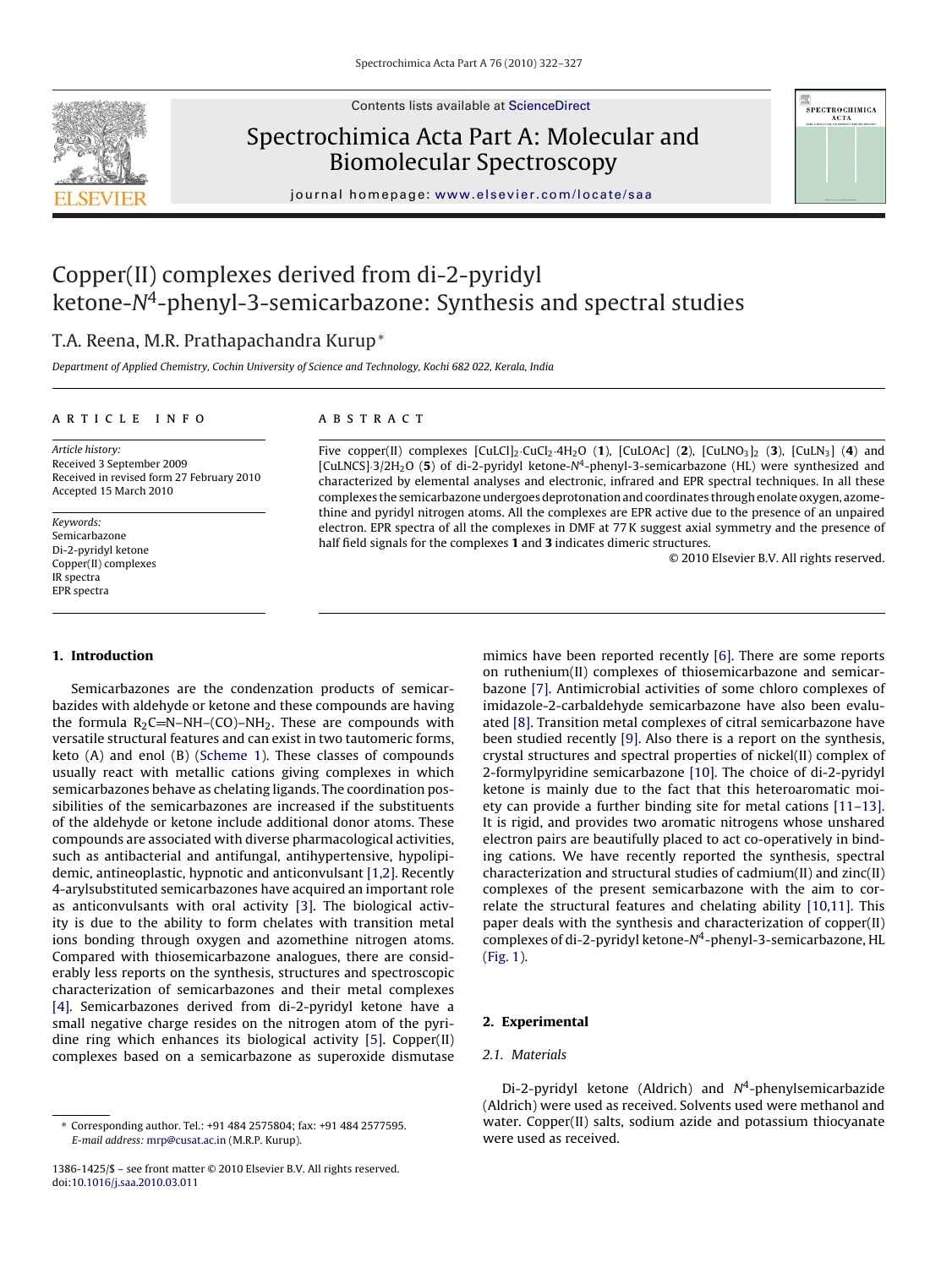<span id="page-1-0"></span>



#### 2.2. Physical measurements

Elemental analyses were carried out using a Vario EL III CHNS analyzer at SAIF, Kochi, India. Infrared spectra were recorded on a JASCO FT-IR-5300 spectrometer in the range 4000–400 cm−<sup>1</sup> using KBr pellets. Electronic spectra were recorded on a Cary 5000, version 1.09 UV–VIS–NIR spectrophotometer in the 200–900 nm range using solutions in DMSO. Magnetic susceptibility measurements were carried out on a Vibrating Sample Magnetometer using  $Hg[Co(SCN)<sub>4</sub>]$  as a calibrant. The EPR spectra of polycrystalline samples at 298 K and solution at 77 K were recorded on a Varian E-112 X-band EPR spectrometer with 100-kHz field modulation and g factors were quoted relative to the standard marker TCNE ( $g = 2.00277$ ). Molar conductivity measurements were made in DMSO solutions.

## 2.3. Synthesis of di-2-pyridyl ketone-N<sup>4</sup>-phenylsemicarbazone

Di-2-pyridyl ketone-N4-phenyl-3-semicarbazone (HL) was prepared [\(Fig. 2\)](#page-2-0) by the earlier reported method [\[11\].](#page-5-0)

#### 2.4. Synthesis of complexes

## 2.4.1. Synthesis of [CuLCl]2·CuCl2·4H2O (**1**) and [CuLOAc] (**2**)

A solution of the semicarbazone HL (0.317 g, 1 mmol) in 20 ml of methanol was treated with amethanolic solution of the appropriate copper(II) salt (1 mmol). The solution was heated under reflux for 4 h. The complexes formed were filtered, washed with ether and dried over  $P_4O_{10}$  in vacuo.

#### 2.4.2. Synthesis of  $\lceil \text{CuLNO}_3 \rceil_2$  (3)

The complex **3** was synthesized by refluxing a mixture of methanolic solutions of the HL (0.317 g, 1 mmol) and  $Cu(NO<sub>3</sub>)<sub>2</sub>$ (0.120 g, 0.5 mmol) for 3 h. The complex formed was collected, washed with ether and dried over  $P_4O_{10}$  in vacuo.



**Fig. 1.** Molecular structure of HL.

### 2.4.3. Synthesis of  $\text{[CulN}_3\text{]}$  (4)

A solution of HL (0.158 g, 0.5 mmol) in 20 ml of methanol was treated with a methanolic solution of  $Cu(OAc)<sub>2</sub>·H<sub>2</sub>O$  (0.099 g, 0.5 mmol). The solution was heated under reflux for 1 h and sodium azide (0.032 g, 0.5 mmol) was added in portions to the solution and further refluxed for 2 h. The resulting solution was allowed to stand at room temperature and after slow evaporation the complex was separated out, which was collected, washed with ether and dried over P<sub>4</sub>O<sub>10</sub> in vacuo.

## 2.4.4. Synthesis of [CuLNCS]·3/2H2O (**5**)

For the synthesis of this complex, methanolic solutions of HL  $(0.158 \text{ g}, 0.5 \text{ mmol})$  and  $Cu(OAc)_2 \cdot H_2O (0.099 \text{ g}, 0.5 \text{ mmol})$  were mixed and refluxed for 1 h and methanolic solution of KCNS (0.048 g, 0.5 mmol) was added and further refluxed for 3 h. The resulting solution was allowed to stand at room temperature and after slow evaporation the complex was separated out, which was collected, washed with ether and dried over  $P_4O_{10}$  in vacuo.

#### **3. Results and discussion**

#### 3.1. Synthesis of complexes

The semicarbazone, HL was synthesized by the direct condensation of di-2-pyridyl ketone with  $N<sup>4</sup>$ -phenylsemicarbazide. The elemental analysis data obtained was in good agreement with the stochiometry of di-2-pyridyl ketone- $N<sup>4</sup>$ -phenylsemicarbazone, HL. The ligand can exist in two tautomeric forms, keto and enol forms due to the presence of  $-NH-C=(0)$  functional group. However the spectral studies reveal the existence of keto form in the solid state.

The complexes  $\text{[CulCl]}_2\text{-} \text{CuCl}_2\text{-} 4\text{H}_2\text{O}$  (1),  $\text{[CulOAc]}$  (2) and [CuLNO3]2 (**3**) were formed by the reaction of the semicarbazone HL with copper chloride, copper acetate and copper nitrate in 1:1, 1:1 and 2:1 molar ratios respectively. In complexes [CuLN3] (**4**) and [CuLSCN]<sup>3</sup>/2H<sub>2</sub>O(5) acetate anion was metathetically displaced by azide or thiocyanate anion. In all complexes ligand is coordinated in deprotonated enolate form. The conductivity measurements were carried out in DMSO solutions and all the complexes except **1**, were found to be non-electrolytes [\[14\]. A](#page-5-0)ttempts to isolate single crystals suitable for X-ray diffraction studies were unsuccessful. The colors, elemental analyses, stoichiometries of HL and its complexes are presented in [Table 1.](#page-2-0)

#### 3.2. Magnetic susceptibilities

Magnetic moments of the complexes were calculated from magnetic susceptibility measurements. Mononuclear Cu(II) complexes **2**, **4** and **5** exhibit magnetic moments in the range 1.76–2.04 B.M., which are close to the spin-only value [\[15\]. M](#page-5-0)agnetic moments of binuclear Cu(II) complexes **1** and **3** lie in the range 1.36–1.47 B.M. Low values of magnetic moments for the binuclear complexes may be attributed to the presence of strong antiferromagnetic spin–spin interactions.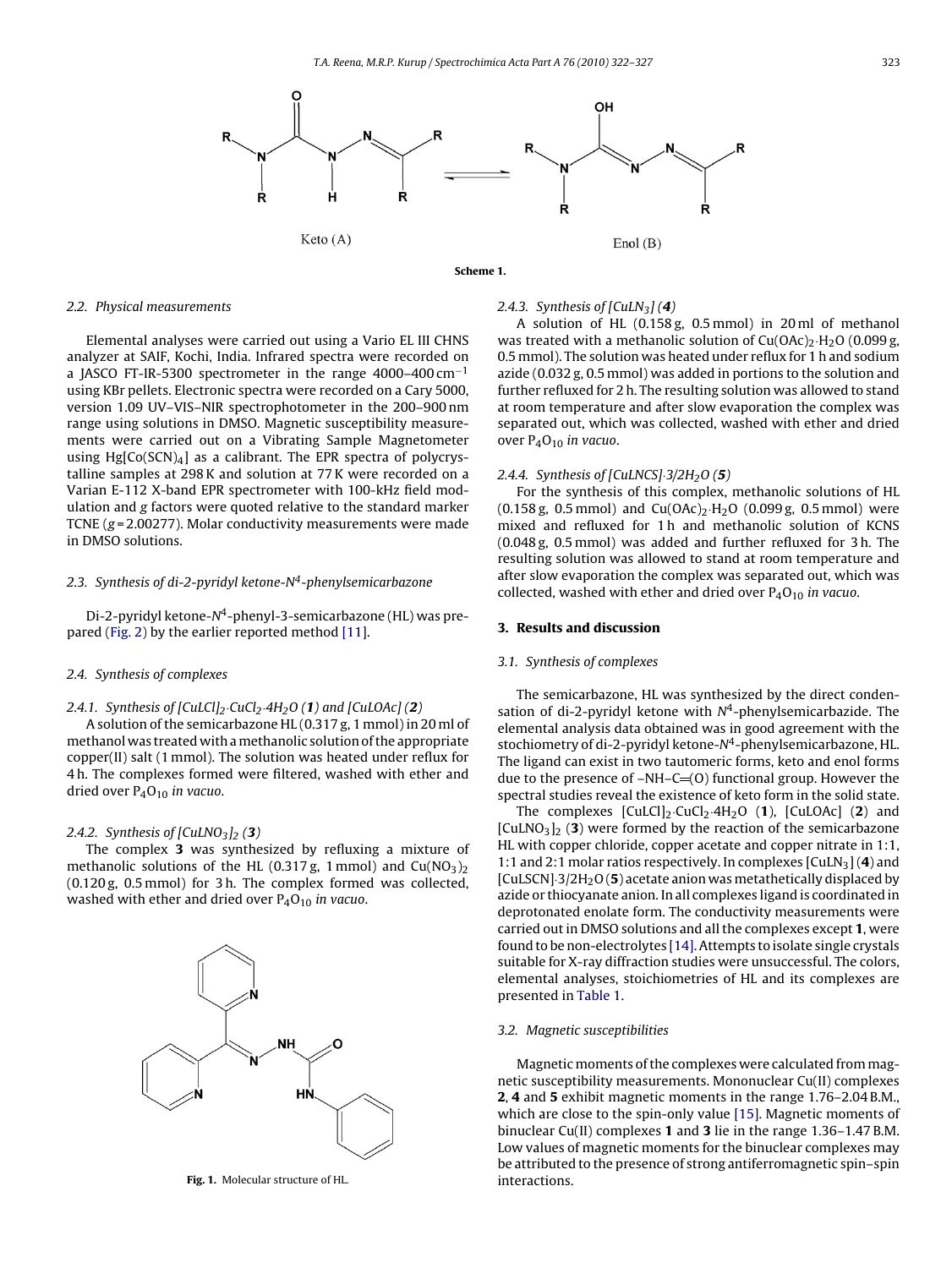<span id="page-2-0"></span>

**Fig. 2.** Method of preparation of HL.

#### **Table 1**

Colors, elemental analyses, magnetic susceptibilities and molar conductivities of Cu(II) complexes of HL.

| Compound                                              | Color  | Found (calculated) % |            |               | $\mu$ (B.M.) | <sup>a</sup> $\Lambda_{\rm M}^*$ |
|-------------------------------------------------------|--------|----------------------|------------|---------------|--------------|----------------------------------|
|                                                       |        |                      | H          | N             |              |                                  |
| HL                                                    | Yellow | 67.44 (68.13)        | 4.80(4.76) | 22.14 (22.07) |              |                                  |
| $[CulCl]_2$ ·CuCl <sub>2</sub> ·4H <sub>2</sub> O (1) | Green  | 41.38 (41.69)        | 3.51(3.50) | 13.36 (13.50) | 1.36         | 91                               |
| [CulOAC] (2)                                          | Brown  | 54.48 (54.73)        | 3.61(3.90) | 15.82 (15.96) | 1.76         |                                  |
| $[CulNO3]_{2} (3)$                                    | Green  | 49.86 (48.92)        | 3.60(3.19) | 19.71 (19.02) | 1.47         | 24                               |
| [CuLN <sub>3</sub> ] (4)                              | Green  | 51.4 (51.24)         | 3.1(3.34)  | 26.1 (26.56)  | 2.04         |                                  |
| [CuLNCS] $-3/2H_2O(5)$ ]                              | Brown  | 48.43 (49.08)        | 3.11(3.69) | 18.47 (18.07) | 2.01         | 20                               |

a  $Q^{-1}$  cm<sup>2</sup> mol<sup>-1</sup>.

### 3.3. Infrared spectral studies

The significant IR bands with the tentative assignments of the semicarbazone, HL and copper(II) complexes are presented in Table 2. The characteristic IR bands of the complexes differ from their uncomplexed semicarbazone, HL and provide significant indications regarding the coordination and bonding sites of the semicarbazone.

The presence of a strong band at 1718 cm<sup>-1</sup> for the semicarbazone, HL is assigned to  $C=O$  stretching vibration, which is absent in all complexes. This indicates that in these complexes HL has undergone deprotonation and coordinated in the enolate form. It is further corroborated with the appearance of a band in the 413–456 cm<sup>-1</sup> region due to a  $v(Cu-O)$  in the spectra of the complexes  $[16-18]$ . The  $\nu(NH)$  band of the imino group is observed at 3369 cm<sup> $-1$ </sup> in the IR spectrum of HL and this band disappears in the spectra of the complexes, providing a strong evidence for the ligand coordination around copper(II) ion in the deprotonated form [\[15\]. T](#page-5-0)he intense band at 1591 cm−<sup>1</sup> in the spectrum of HL has been assigned to  $v(C=N)$  of the semicarbazone moiety. This band is shifted to lower wavenumbers by 23–35 cm−<sup>1</sup> in the spectra of complexes indicating coordination via the azomethine nitrogen [\[19–21\]. C](#page-5-0)oordination of azomethine nitrogen is consistent with the presence of a band in the 504–511 cm−<sup>1</sup> region, assignable to  $v(Cu-N_{azomethine})$  for these complexes [\[15,22\].](#page-5-0) But with loss of a proton from N, another strong band is found in the region 1599–1597 cm<sup>-1</sup> which may be due to the newly formed C=N bond due to enolization of the semicarbazone, which again confirms the coordination via enolate oxygen. The increase in  $v(N-N)$ in the spectra of complexes in the range 1143–1154 cm−<sup>1</sup> is due to enhanced double bond character through chelation, thus offset-

#### **Table 2**

Infrared spectral assignments of the semicarbazone and Cu(II) complexes.

| Compound                                              | $\nu(NH)$                | $\nu(C=N)$ | $\nu(CO)$                       | $\nu(N=C)$               | $\nu(N-N)$ | $\nu$ (Cu-N <sub>azo</sub> ) | $\nu$ (Cu-O)             |
|-------------------------------------------------------|--------------------------|------------|---------------------------------|--------------------------|------------|------------------------------|--------------------------|
| <b>HL</b>                                             | 3369                     | 1591       | 1718                            | $\overline{\phantom{0}}$ | 1129       | $\overline{\phantom{m}}$     | $\overline{\phantom{a}}$ |
| $[CulCl]_2$ ·CuCl <sub>2</sub> ·4H <sub>2</sub> O (1) | $\overline{\phantom{0}}$ | 1568       | $\qquad \qquad -$               | 1599                     | 1154       | 504                          | 447                      |
| [CuLOAc](2)                                           | $\overline{\phantom{0}}$ | 1562       | $\overline{\phantom{m}}$        | 1598                     | 1146       | 507                          | 413                      |
| [CuLNO <sub>3</sub> ] <sub>2</sub> (3)                | $\qquad \qquad -$        | 1568       | $\qquad \qquad -$               | 1597                     | 1147       | 508                          | 456                      |
| [CuLN <sub>3</sub> ] (4)                              | $\overline{\phantom{a}}$ | 1562       | $\overline{\phantom{m}}$        | 1599                     | 1144       | 504                          | 414                      |
| [CuLNCS] $-3/2H_2O(5)$                                | $\overline{\phantom{0}}$ | 1556       | $\hspace{0.1mm}-\hspace{0.1mm}$ | 1598                     | 1143       | 511                          | 413                      |

ting the loss of electron density via donation to the metal ion, and is supportive of azomethine coordination. Coordination of the pyridyl nitrogen causes the out-of-plane bending vibrational band to shift from 601 cm<sup>-1</sup> to higher frequencies 625, 615, 623, 634, 621 and 621 cm−<sup>1</sup> respectively for the complexes **1**–**5** [\[23,24\]. T](#page-5-0)he presence of broad bands at 3435 and 3423 cm−<sup>1</sup> for the complexes **1** and **5** indicates the presence of lattice water [\[25\].](#page-5-0)

The asymmetric and symmetric stretching vibrations of the acetate group appear at 1520 and 1384 cm−<sup>1</sup> respectively for the acetato complex **2** having the separation value  $\Delta v = 136$  cm<sup>-1</sup> suggests the presence of chelating acetate group linked with the metal center for the complex [\[26,27\].](#page-5-0) For the nitrato complex **3**, three strong bands at 1542, 1384 and 1298 cm<sup>-1</sup> are observed corresponding to  $v_1$ ,  $v_2$  and  $v_4$  of the nitrato group indicating the presence of a terminal monodentate coordination of the nitrato group [\[28\]. A](#page-5-0) combination of ( $v_1 + v_2$ ) which is considered as diagnostic for the monocoordinated nitrato group has been observed at 1698 cm<sup>-1</sup>. The bands due to  $v_3$ ,  $v_5$  and  $v_6$  could not be assigned due to the richness of the spectrum of the complex. The azido complex **4** shows a single strong band at 2054 cm−<sup>1</sup> due to the asymmetric stretching mode and the band associated with symmetric stretching mode is located at 1387 cm−<sup>1</sup> [\[29\]. T](#page-5-0)hiocyanato complex **5** has a very strong band at 2091 cm<sup>-1</sup>, a medium band at 775 cm<sup>-1</sup> and a weak band at 493 cm<sup>-1</sup> corresponding to  $v(CN)$ ,  $v(CS)$  and  $\delta(NCS)$ , respectively [\[30\]. T](#page-5-0)he intensity and band position indicate the unidentate coordination of the thiocyanate through nitrogen atom.

#### 3.4. Electronic spectral studies

The tentative assignments of the significant electronic spectral bands of the semicarbazone and its copper(II) complexes recorded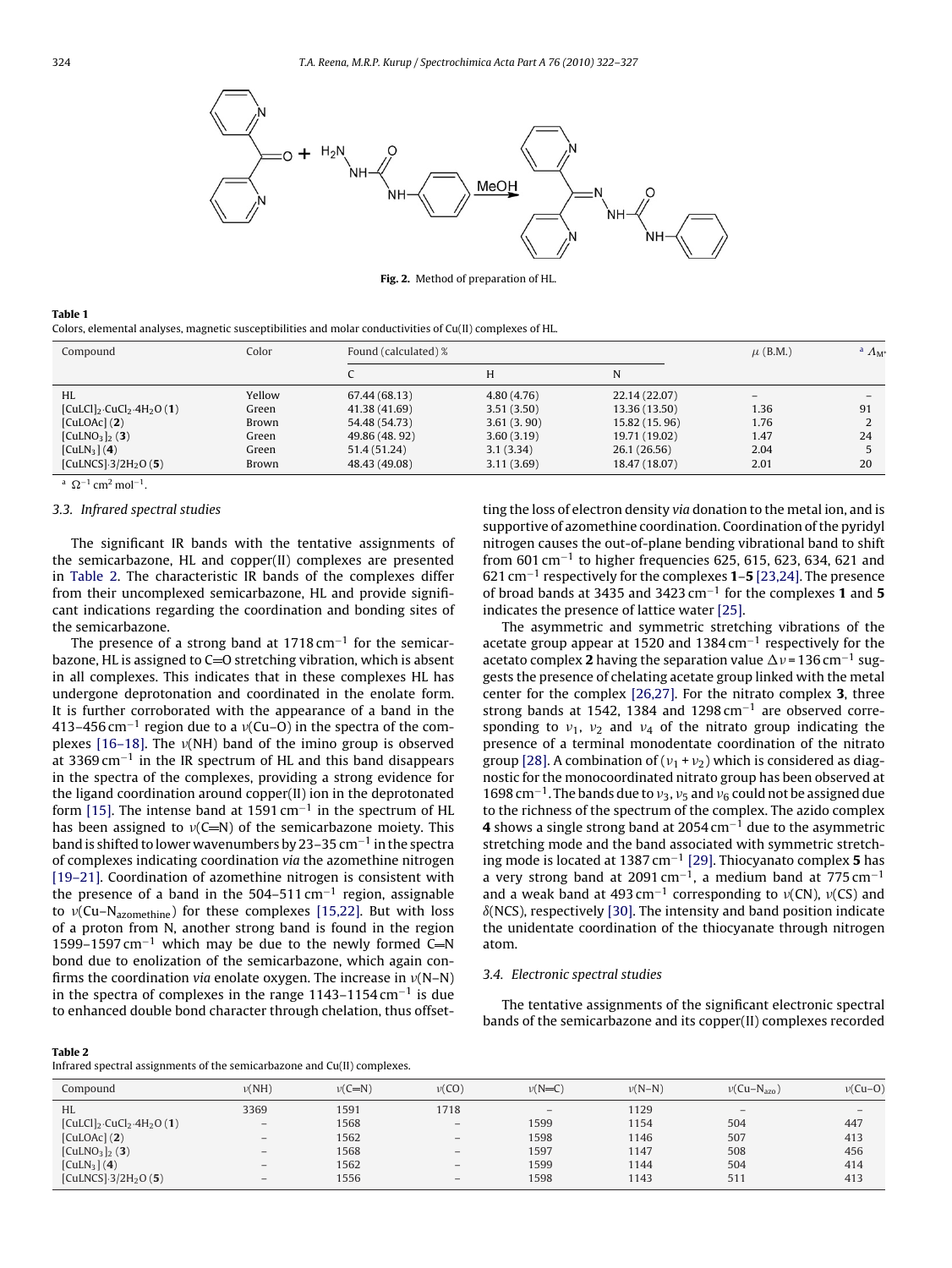**Table 3**

Electronic spectral assignments of HL and its Cu(II) complexes.

| Compound                            | $\pi$ - $\pi^*$ | $n - \pi^*$ | <b>LMCT</b> | $d-d$  |
|-------------------------------------|-----------------|-------------|-------------|--------|
| HI.                                 | 40,000          | 30,770      |             |        |
| $[CulCl]_2$ $CuCl_2$ $4H_2O(1)$     | 38.460          | 32.360      | 23.830      | 14.590 |
| [CulOAC] (2)                        | 38.670          | 32,170      | 23.910      | 15.200 |
| $[CulNO3]_{2}(3)$                   | 38,700          | 32.030      | 23,900      | 16.000 |
| [CulN <sub>3</sub> ] (4)            | 38.680          | 32,020      | 23.910      | 14.600 |
| [CuLNCS] $-3/2H$ <sub>2</sub> O (5) | 38.480          | 32,470      | 23.910      | 15,300 |

in DMSO are presented in Table 3. HL has absorption at 40,000 cm−<sup>1</sup> due to the  $\pi$ – $\pi^\ast$  transitions of the pyridyl rings and imine function of the semicarbazone moiety. Another band at 30,770 cm−<sup>1</sup> for HL corresponds to  $n- \pi^*$  transition of the amide function [\[31\].](#page-5-0) These bands were shifted upon complexation which is an indication of the enolization followed by the deprotonation of the semicarbazone during complexation. The  $\pi$ - $\pi^*$  bands are shifted to longer wavelengths in complexes due to the weakening of  $C=0$  bond and the conjugation system enhanced on complexation. The  $n- \pi^*$ bands in the complexes have shown a blue shift due to donation of lone pair of electrons to the metal and hence the coordination of azomethine with a reduction of intensity. Strong bands in the 23,830–23,910 cm<sup>-1</sup> range observed in the spectra of all Cu(II) complexes are assigned to  $O \rightarrow Cu$  and  $N \rightarrow Cu$  LMCT transitions. In the chloro complex **1**, a shoulder observed at 23,300 cm−1is assigned as Cl  $\rightarrow$  Cu charge-transfer transition [\[32\]. A](#page-5-0)ll the complexes gave d–d bands in the 14,950–16,000 cm−<sup>1</sup> range [\[33,34\]. F](#page-5-0)or the Cu(II) complexes there are three spin allowed transitions,  $A_{1g} \leftarrow B_{1g}$ ,  $B_{2g} \leftarrow B_{1g}$ and  $E_g \leftarrow B_{1g}$ , but it is difficult to resolve them into separate bands due to the very low energy difference between these bands.

#### 3.5. Electron paramagnetic resonance spectra

EPR spectra of the complexes recorded in polycrystalline state at room temperature provide information about the coordination environment around Cu(II) in these complexes. The EPR spectral assignments of the Cu(II) complexes are presented in [Table 4](#page-4-0) and the experimental and simulated best fits [\[35\]](#page-5-0) of EPR spectra of the complexes are given in Figs. 3 and 4.

The EPR spectra of the compounds **1** and **3** in the polycrystalline state at 298 K show only one broad signal at  $g_{iso} = 2.089$ and 2.129, respectively. Such isotropic spectra arise from extensive



**Fig. 3.** Experimental (green) and simulated best fit (purple) of the EPR spectra of [CuLN3] (**4**) in polycrystalline state at 298 K. (For interpretation of the references to color in this figure legend, the reader is referred to the web version of the article.)

exchange coupling through misalignment of the local molecular axes between different molecules in the unit cell (dipolar broadening) and enhanced spin lattice relaxation. This type of spectra unfortunately give no information about the electronic ground state of the Cu(II) ion present in the complex. For the compounds **2** and **4** we got axial spectra with well defined  $g_{\parallel}$  and  $g_{\perp}$  features. The variation in  $g_{\parallel}$  and  $g_{\perp}$  values in these complexes indicate the geometry of the compounds in the solid state is affected by the nature of the coordinating gegenions. The geometric parameter G is calculated as  $G = g_{||} - 2.0023/g_{\perp} - 2.0023$  for axial spectra and it is a measure of exchange interaction between copper centers in the polycrystalline compound. If G> 4.4, exchange interaction is negligible and if it is less than 4.4, considerable exchange interaction is indicated in the solid complex [\[36–38\]. T](#page-5-0)he geometric parameter G for the compounds **2** and **4** are 3.258 and 2.448, respectively, which shows that exchange interaction is strong. For the complexes **2** and  $4$ ,  $g_{\parallel}$  >  $g_{\perp}$  > 2 and G values falling in the range 2–4 are consistent with a  $d_{x^2-y^2}$  ground state. For the compound **5** we got three g values  $g_1 = 2.028, g_2 = 2.104$  and  $g_3 = 2.306$  which indicate rhombic distortion in geometry. In the spectra with  $g_3 > g_2 > g_1$  rhombic spectral values,  $R = g_2 - g_1/g_3 - g_2$  may be significant. If  $R > 1$ , a predominant  $d_z^2$  ground state is present and if R < 1 a predominant  $d_{x^2-y^2}$  state is present and if  $R = 1$  then the ground state is approximately an equal mixture of  $d_z^2$  and  $d_{x^2-y^2}$ . For the complex **5**, R < 1 suggesting a  $d_{\nu^2-\nu^2}$  ground state, which indicates that exchange interaction is negligible.

The solution spectra of all complexes were recorded in DMF at 77 K. An axial spectrum was obtained for compound **1** with 2.250, 2.061 and  $178.33 \times 10^{-4}$  cm<sup>-1</sup> as  $g_{\parallel}$ ,  $g_{\perp}$  and  $A_{\parallel}$  values. In the low field region, seven hyperfine lines are obtained that are moderately resolved suggesting a dimeric structure with two copper centers. This seven line hyperfine splitting is due to interaction of the electrons with two copper nuclei ( $65,63$ Cu,  $I = 3/2$ ) so that electrons are exchanged between two Cu(II) ions via the bridging chlorine atoms at a rate faster than EPR time scale. The binuclear nature was confirmed by the presence of half field signal  $(\Delta M_s = \pm 2)$  at 1570G with g value 4.133. It is observed that g values of this complex in the solid state at 298 K and in DMF at 77 K are not much different from each other hence the geometry around the Cu(II) ion is unaffected on cooling the solution to liquid nitrogen temperature. As  $g_{\parallel}$  >  $g_{\perp}$ , the possibility of trigonal bipyramidal geometry has been ruled out and square pyramidal structure is suggested. In the compound **2**, an axial spectrum is obtained with  $g_{\parallel}$  = 2.250 and  $g_{\perp}$  = 2.045 values. Spectrum of this complex has four copper hyperfine lines in both parallel and perpendicular regions.  $A_{\parallel}$ (Cu) and  $A_{\perp}$ (Cu) are calculated to be 150 × 10<sup>-4</sup> and  $16 \times 10^{-4}$  cm<sup>-1</sup>, respectively. A<sub>av</sub> is calculated by using the formula  $A_{av} = 1/3$  ( $A_{||} + 2A_{\perp}$ ) and it is 60.666 × 10<sup>-4</sup> cm<sup>-1</sup>. For the nitrato complex **3**, in the parallel region three of the copper hyperfine lines are moderately resolved while perpendicular features overlap the fourth one. Appearance of seven lines in the perpendicular region is due to nitrogen superhyperfine splitting. Here the  $g_{\parallel}$  = 2.240,  $g_{\perp}$  = 2.051 and  $A_{\parallel}$  = 159 × 10<sup>-4</sup> cm<sup>-1</sup>. The presence of half field signal indicates a dimeric structure for this complex (g = 4.332). For the azido complex **4** also we got an axial spectrum with  $g_{\parallel}$  = 2.233,  $g_{\perp}$  = 2.047 and  $A_{\parallel}$  = 152 × 10<sup>-4</sup> cm<sup>-1</sup> values. The spectrum shows well resolved four hyperfine lines in the parallel region corresponding to monomeric Cu(II) complex. In thiocyanato complex **5**, an axial spectrum is obtained with four hyperfine lines having  $g_{\parallel}$  = 2.223,  $g_{\perp}$  = 2.066 and  $A_{\parallel}$  = 195 × 10<sup>-4</sup> cm<sup>-1</sup> values. Here for the complexes **2–5**,  $g_{\parallel} > g_{\perp}$  which suggest a square planar geometry. For all the compounds  $g_{av}$  is also calculated using the equation,  $g_{av} = 1/3(g_{||} + 2g_{\perp})$  and it is in the range 2.109–2.124. According to Kivelson and Neiman considerable covalent character is suggested for M–L bond as for all the complexes  $g_{\parallel}$  < 2.3 [\[39\].](#page-5-0)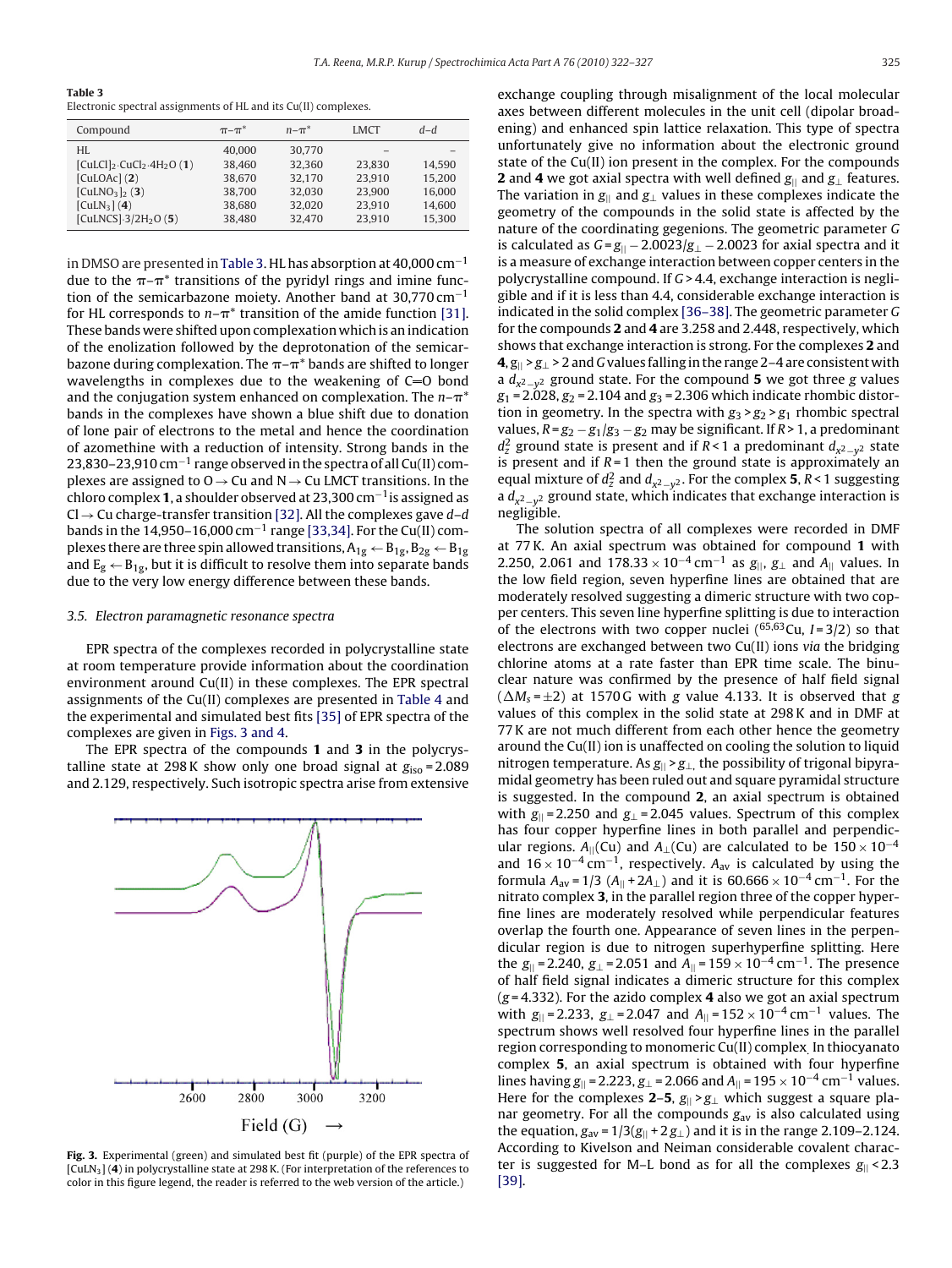## <span id="page-4-0"></span>**Table 4**

| EPR spectral assignments of Cu(II) complexes in polycrystalline state at 298 K and solution at 77 K. |  |  |  |  |  |
|------------------------------------------------------------------------------------------------------|--|--|--|--|--|
|------------------------------------------------------------------------------------------------------|--|--|--|--|--|

| Compound                                              | Polycrystalline state (298 K) |              |                      | DMF solution (77 K)      |                 |             |          |                            |                          |                          |
|-------------------------------------------------------|-------------------------------|--------------|----------------------|--------------------------|-----------------|-------------|----------|----------------------------|--------------------------|--------------------------|
|                                                       | g <sub>iso</sub>              | $g_{  }/g_3$ | $g_{\perp}/g_1, g_2$ | G                        | $g_{\parallel}$ | $g_{\perp}$ | $g_{av}$ | $A_{\parallel}{}^{\alpha}$ | $A_1^a$                  | $A_{av}^a$               |
| $[CulCl]_2$ -CuCl <sub>2</sub> -4H <sub>2</sub> O (1) | 2.089                         | -            | $\qquad \qquad$      | $\overline{\phantom{0}}$ | 2.250           | 2.061       | 2.124    | 178.33                     | $\overline{\phantom{0}}$ | $\overline{\phantom{0}}$ |
| [CulOAc] (2)                                          | $\qquad \qquad -$             | 2.262        | 2.082                | 3.258                    | 2.250           | 2.045       | 2.113    | 150                        | 16                       | 60.666                   |
| [CulNO <sub>3</sub> ] <sub>2</sub> (3)                | 2.129                         | $-$          | $-$                  | $\overline{\phantom{0}}$ | 2.240           | 2.051       | 2.114    | 159                        | $-$                      | $-$                      |
| [CulN <sub>3</sub> ] (4)                              | $\overline{\phantom{m}}$      | 2.315        | 2.130                | 2.448                    | 2.233           | 2.047       | 2.109    | 152                        | $-$                      | $\overline{\phantom{0}}$ |
| [CuLNCS] $-3/2H_2O(5)$ ]                              | -                             | 2.306        | 2.104, 2.028         | $\overline{\phantom{0}}$ | 2.223           | 2.066       | 2.118    | 195                        | -                        | $\overline{\phantom{0}}$ |

<sup>a</sup> A values in  $10^{-4}$  cm<sup>-1</sup>.



**Fig. 4.** Experimental (green) and simulated best fit (purple) of the EPR spectra of complexes **2**–**4** in frozen DMF at 77 K. (For interpretation of the references to color in this figure legend, the reader is referred to the web version of the article.)

The EPR bonding parameters are given in Table 5. The EPR parameters  $g_{\parallel}$ ,  $g_{\perp}$ ,  $A_{\parallel}$ (Cu) and the energies of d–d transitions were used to evaluate the bonding parameters  $\alpha^2$ ,  $\beta^2$  and  $\gamma^2$  which may be regarded as measures of covalency of the in-plane  $\sigma$  bonds, inplane  $\pi$  bonds and out-of-plane  $\pi$  bonds, respectively. The value of in-plane  $\sigma$  bonding parameter  $\alpha^2$  was estimated from the expression [\[40\]](#page-5-0)

$$
\alpha^2 = -\frac{A_{||}}{0.036} + (g_{||}-2.00277) + \frac{3}{7}(g_{\perp}-2.00277) + 0.04
$$

The orbital reduction factors,  $K_{\parallel}^2 = \alpha^2 \beta^2$  and  $K_{\perp}^2 = \alpha^2 \gamma^2$  were calculated using the following expressions [\[41\].](#page-5-0)

$$
K_{||}^2 = \frac{(g_{||}-2.00277) E_{d-d}}{8\lambda_0}
$$

$$
K_{\perp}^{2} = \frac{(g_{\perp} - 2.00277)E_{d-d}}{2\lambda_{0}}
$$

where  $\lambda_0$  is the spin orbit coupling constant with a value of  $-828$  cm<sup>-1</sup> for Cu(II)  $d^9$  system.

|  | EPR bonding parameters of Cu(II) complexes. |  |
|--|---------------------------------------------|--|

| Compound                                              | $\alpha^2$ |       | 1/2   |                          | Δı     | $\mathbf{N}$ | f a    |
|-------------------------------------------------------|------------|-------|-------|--------------------------|--------|--------------|--------|
| $[CulCl]_2$ ·CuCl <sub>2</sub> ·4H <sub>2</sub> O (1) | 0.807      | 0.674 | 0.635 | -                        | 0.738  | 0.716        | 126.17 |
| [CulOAC] (2)                                          | 0.721      | 0.785 | 0.536 | $\qquad \qquad -$        | 0.753  | 0.622        | 150.00 |
| $[CulNO3]_{2} (3)$                                    | 0.739      | 0.774 | 0.630 | $\overline{\phantom{0}}$ | 0.756  | 0.682        | 140.88 |
| [CuLN <sub>3</sub> ] (4)                              | 0.711      | 0.718 | 0.551 | $\overline{\phantom{0}}$ | 0.714  | 0.626        | 146.90 |
| [CuLNCS] $-3/2H_2O(5)$                                | 0.829      | 0.614 | 0.704 | $\overline{\phantom{0}}$ | 0.7137 | 0.764        | 114.01 |

<sup>a</sup> Expressed in units of cm.

**Table 5**